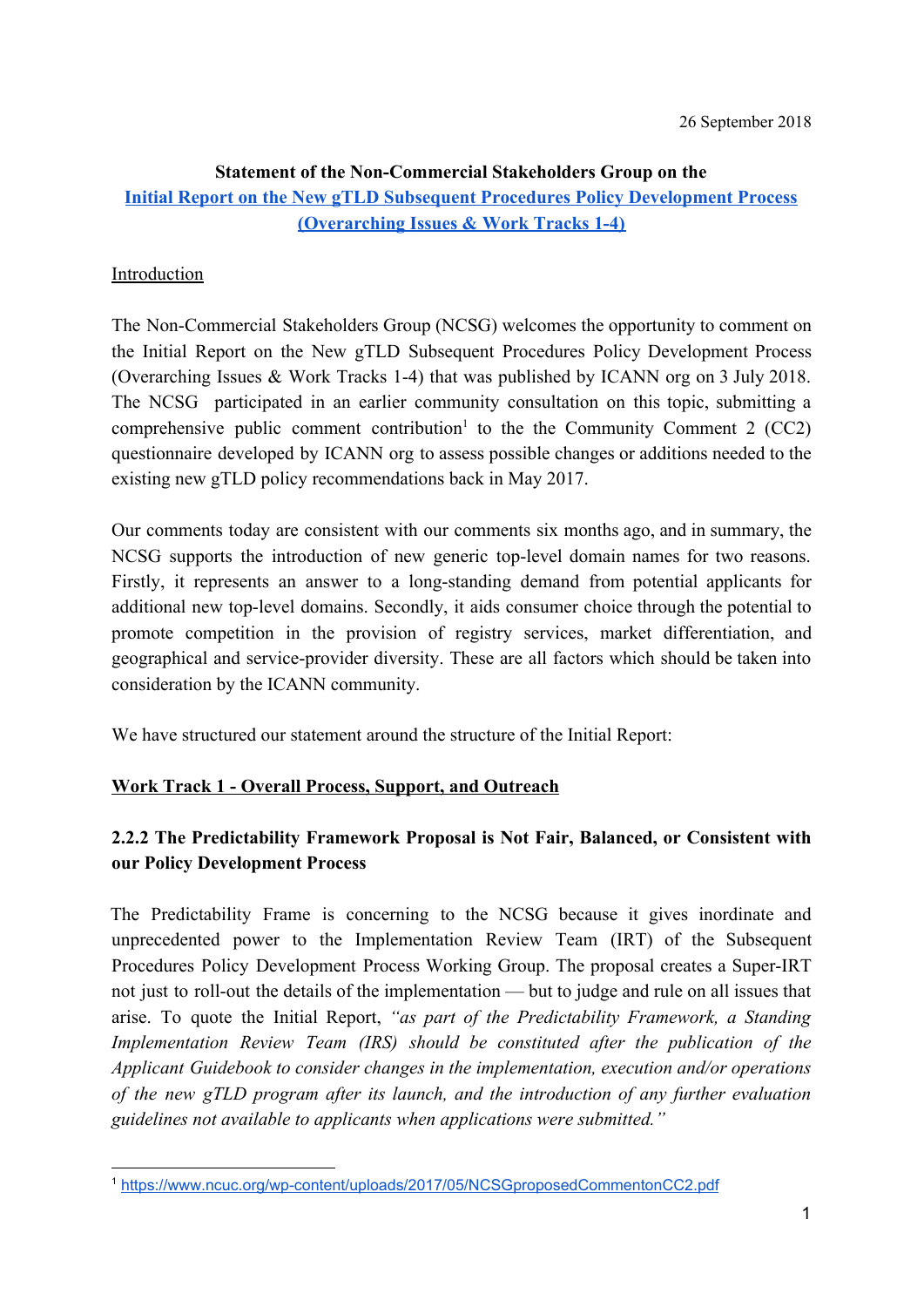### **Disproportionate representation in IRTs**

We note that IRTs are mostly small groups, disproportionately represented by registries and registrars — those knowledgeable and concerned about the technicalities of the technical policy we have created at ICANN. Rarely does the NCSG, for example, have the ability or bandwidth to serve on an IRT — and such service should not be needed if the IRT remains to be the technical implementation arm of a community-driven, community-consensus policy development process.

### **IRT cannot be used as a tool for bypassing GNSO PDPs**

As highlighted above, such groups are often composed by members of the technical community - or people who are expert in the technical implementation details of the field and lack a more proportional representation of the ICANN Community. Their job is to execute what the Community as a whole (or a Supporting Organization such as the GNSO) have adopted in time-consuming Policy Development Processes that often take years, and to assess any technical barriers offered to the implementation of such policies. Unfortunately, IRTs have already massively overreached in other areas, and engaged in policy changes and policy interpretation. For instance, the original Rights Protection Mechanisms IRT for the first Applicant Guidebook has been severely criticized in the current Review of All Rights Protections Mechanisms PDP Working Group for its overreach in this area.

Once a policy hits a post-launch problem, it is not a matter for any Implementation Review Team (IRT) to resolve, even this Super-IRT, because that would be highly unfair. Implementation Review Teams "implement" — they absolutely don't create new policies or even interpretations with overwhelmingly policy-oriented interpretations. That's simply not their mandate, goal, or expertise

This attempt to create this "third element," this Predictability Framework, is and will become a policy bypass and overreach mechanism. It is created as such to handle newly-arising issues in the New gTLD Program — and ones, as noted above, likely to involve far-reaching or international policy issues. it is not for the industry to resolve (or likely remove) the issue by seeking to set it aside, or interpreting it away, under the guise of "operations and execution."

For all the reasons above, the **NCSG strongly rejects the proposal of a Framework and the massive expansion of the scope and breadth of the Subsequent Procedures Implementation Review Team**. IRTs should retain their limited mandate and not be given super powers to change policies through process innovation, and especially not in the midst of new rounds of gTLDs.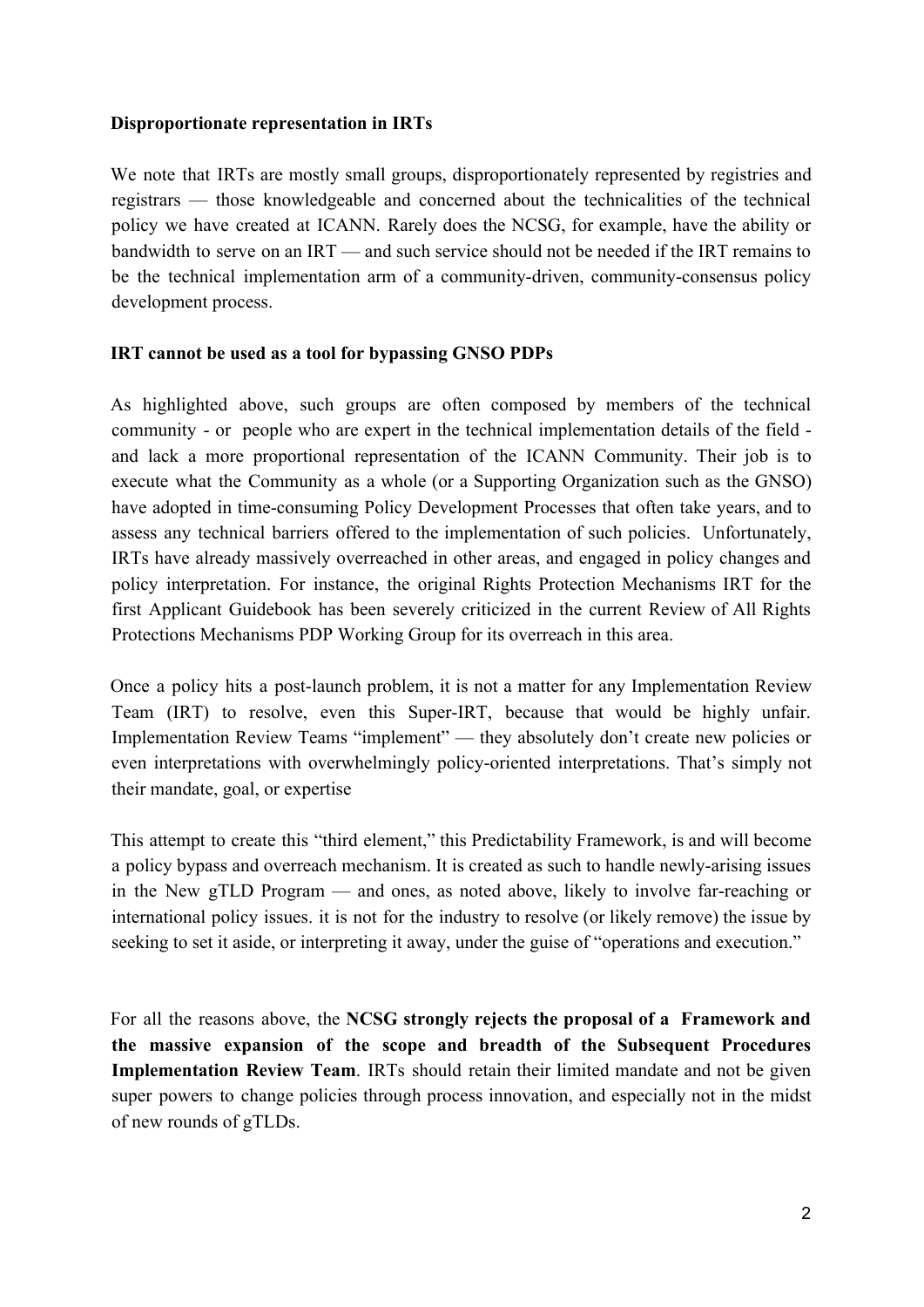To the questions asked by the WG (with request for the full wording of our comments above to be applied to each one):

*2.2.2.e.1 Does the concept of a Predictability Framework make sense to address issues raised post launch?* Our short answer would be no.

# **2.2.3 Applications Assessed in Rounds**

The NCSG supports the introduction of new gTLDs in rounds, and not on a rolling or ongoing basis. Rounds allow ICANN to publicize a fixed event with an application deadline and to engage in focused training, outreach, and encouragement of organizations to apply.

Rounds also allow the public and worldwide community to have a date fixed at which to view all newly-applied for and 'newly-revealed' applications (since applications are likely to be secret in subsequent rounds, as they were in the first round, until a 'reveal day' at a date following the submission deadline). Also, as highlighted in the NCSG input to Community Comment 2, the introduction of new gTLDs in rounds would allow ICANN to better advertise the process and announce the new round via a webinar or an open call for an application tutoring process prior to the submission dates directed to the different regions and communities. Holding rounds of applications would enable clearer evaluation periods, instead of a single continuous process, as well as clearer dates in which the PDP recommendations were adopted by the ICANN Board. So rounds are a critical part of the public notice and comment of new gTLDs, and for notice of commentary and objections. We will always need this process of review and input.<sup>2</sup>

It is this worldwide community oversight that played an important role in the first round of new gTLDs. The global community reviewed the applications, and the proposed commitments and proposals of the public portion of the new gTLD applications, for the very purpose of this form of public review is to gather commentary and critique. Accordingly, the only optional answer to 2.2.3.d.3 is Yes: conduct all future new gTLD procedures in rounds separated by predictable periods for the purpose of course corrections indefinitely, for the reasons mentioned above.

- We note that such an orderly process keeps policy-making authority where it belongs, provides time for it, and eliminates the need to have an Implementation Review Team empowered to use the implementation process to adjust the policies in alternative directions. Policy control must be tight and through the appropriate mechanisms put in place by the multistakeholder community.
- We note further, given the huge imbalance of applications between the Global North and the Global South in the first round of new gTLDs, that 'first-come, first-served

<sup>2</sup> https://mm.icann.org/pipermail/comments-subsequent-procedures-22mar17/2017-May/000026.html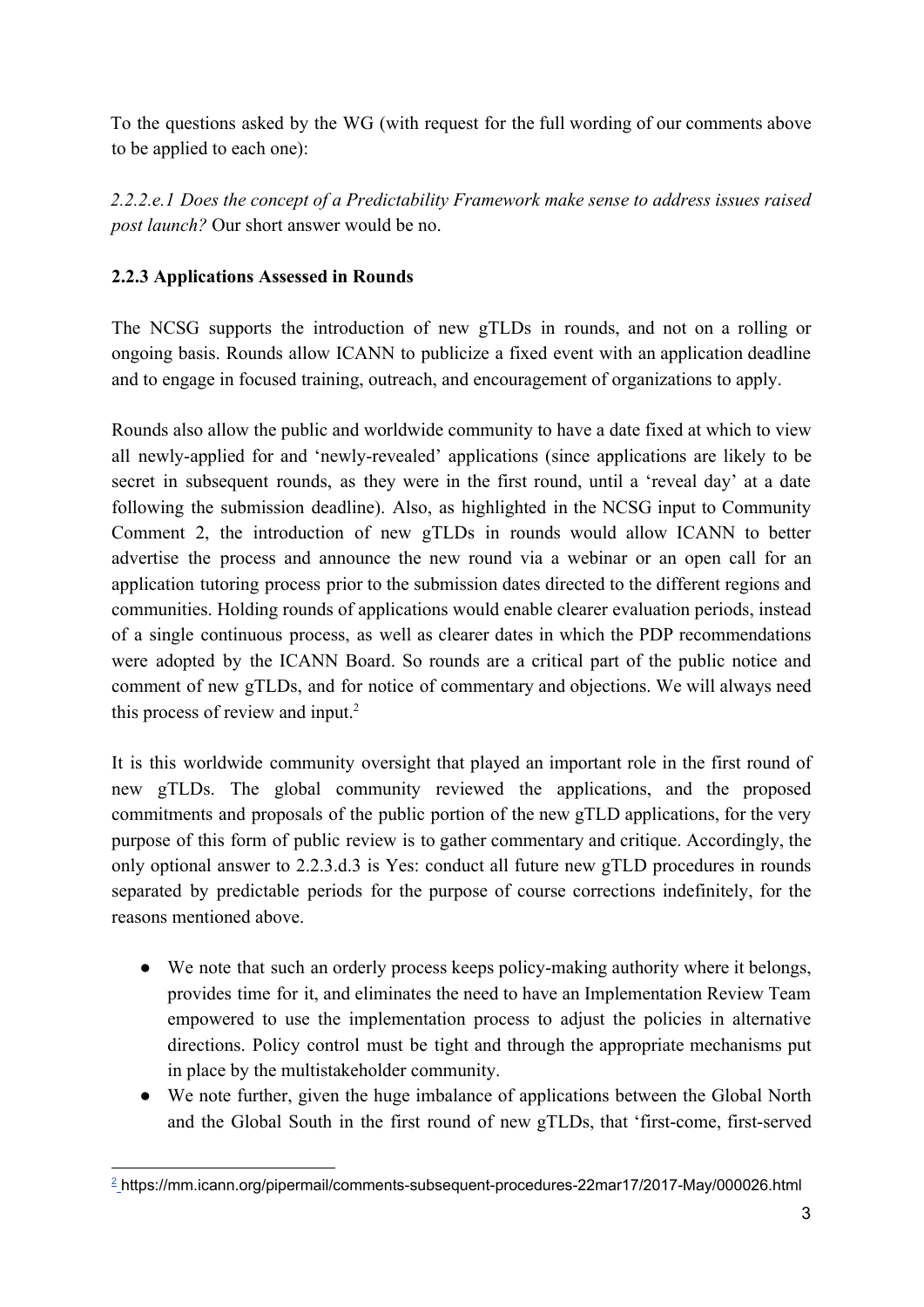applications' is a way of ensuring that companies in the US and Western Europe will continue to dominate the applications, and delegations, of new gTLDs and will take virtually all interesting and available top level domains before the Global South can meaningfully and fully participate. This problem needs to be addressed.

### **2.2.6 Accreditation Programs (Registry Service Provider Pre-Approval)**

The work of registry service providers who offer back-end registry services to new gTLD applicants make new gTLDs accessible to a range of applicants, regardless of technical abilities, and will provide access to various communities, now and in the future. It is critical that new gTLD applicants, especially those with the greatest barriers to participation, know as early as possible what back-end Registry Service Providers (RSPs) are pre-approved by ICANN.

### **Pre-approval Process**

As part of our consent to 2.2.6.1, the pre-approval process should be clear and transparent. The checklist from which ICANN Staff evaluates an RSP for pre-approval should be clear and its results published, along with the dates on which the review took place. With regard to the approvals, we believe that mechanisms should be put into place in order to enable a) regular reviews of RSPs, b) public cataloging of receipts against RSPs, and c) investigation and response taken to the complaints. There must be a process for rejecting approved RSPs as well as pre-approving RSPs. If Subpro WG undertakes one step, it must undertake both. Otherwise, the results are unfair and biased for those new gTLD Applicants who are relying on this pre-approval list – which may have become badly out-of-date.

Concerning point 2.2.6.c.2 it appears that the WG is recommending that the RSPs are "pre-approved" by ICANN (to provide back-end services) and such results published at least three (3) months prior to the opening of the application period. While the concept makes sense, the details do not, and our response is an **emphatic "NO" to the three (3) month period as far too short.**

**At a minimum, ICANN should start the pre-approval process of back-end RSPs at least a year before the roll-out of a new application round, so that ICANN can post publicly its list of pre-approved RSPs at least six months before the roll-out of a new application round**. This is the minimum amount of time that is necessary to help the noncommercial and new groups (exactly who these back-end RSPs are designed to help) find them, interview them, budget for their services, and work cooperatively with them (as will be necessary) in the preparation of new gTLD applications.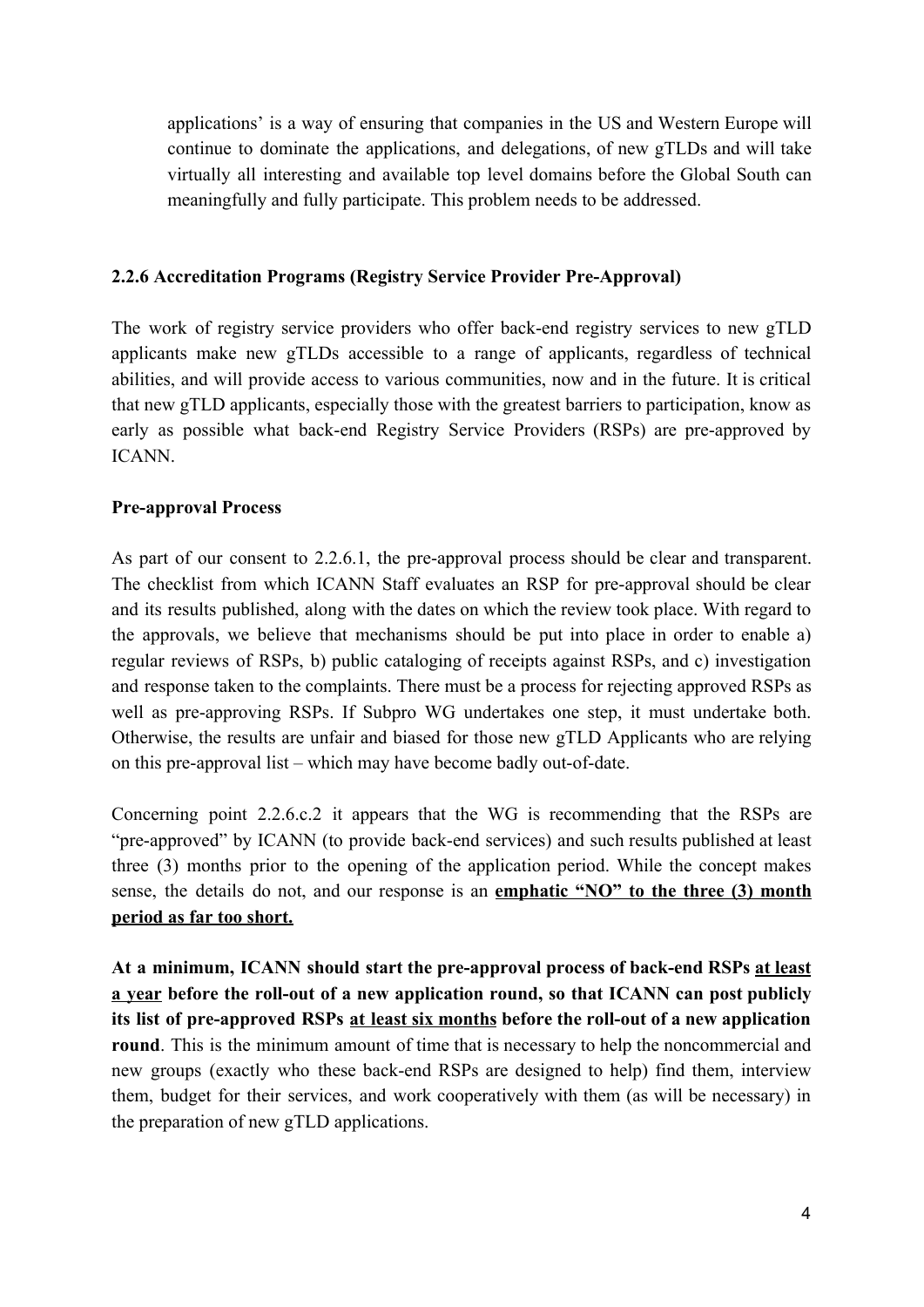Regarding point 2.2.6.c.4 The request here is contradictory and should be made clear and consistent.

We agree that: "The RSP pre-approval process shall have technical requirements equal to the Technical and Operational Capabilities Evaluation (as established in section 2.7.7 on Applicant Reviews; Technical/Operational, Financial and Registry Services)"

# **We do not agree that the RSP pre-approval process: "will also consider the RSP's overall breadth of registry operator support."**

ICANN should establish a single process for pre-approval of all back-end Registry Services Providers, and perhaps an expedited review or re-approval process. This would take into account complaints that may have been received by ICANN and shared publicly by the new gTLD Registries who use these back-end RSP services.

We note that the questions of 2.2.6.e.1 through e.5 are largely variations of the issues raised and addressed above, and ask that the answers above be applied to these specific questions as well.

## **2.5.2 Variable Fees**

Applicant support is a critical issue for non-commercial organizations and applicants. Changing the fees midway in the evaluation process will result in noncommercial and non-profit organizations having to drop out of the New gTLD round for reasons completely unrelated to the merits of their application – because they may be unable to raise increased funds in the now-suddenly-increasing "variable fee" environment.

To the specific questions:

Regarding the question 2.5.2.d.1 around what an acceptable fee and percentage would be when the number of applications exceed capacity limits and project processing costs, the NCSG considers that there should not be any increase to capacity limits and processing costs as the idea of raising the application cost midway and in the midst of an application evaluation would eventually result in a non-commercial or non-profit organizations having to give up of the application. This point posits that the smallest new gTLD applicants will subsidize the largest ones.

On the note of the fees imposed for changing the type of application (point 2.5.2.d.2), we note one exception to the fixed-fee rule that is warranted. If pre-approved (and re-approved) back-end RSPs are used it is likely that would actually be a clear cost savings to ICANN for all applications using pre-approved back-end RSPs, and that savings should be passed on upfront and in a standardized way to all applicants using pre-approved RSPs. There should be a fixed new gTLD application fee for applicants falling into this category – and such clarity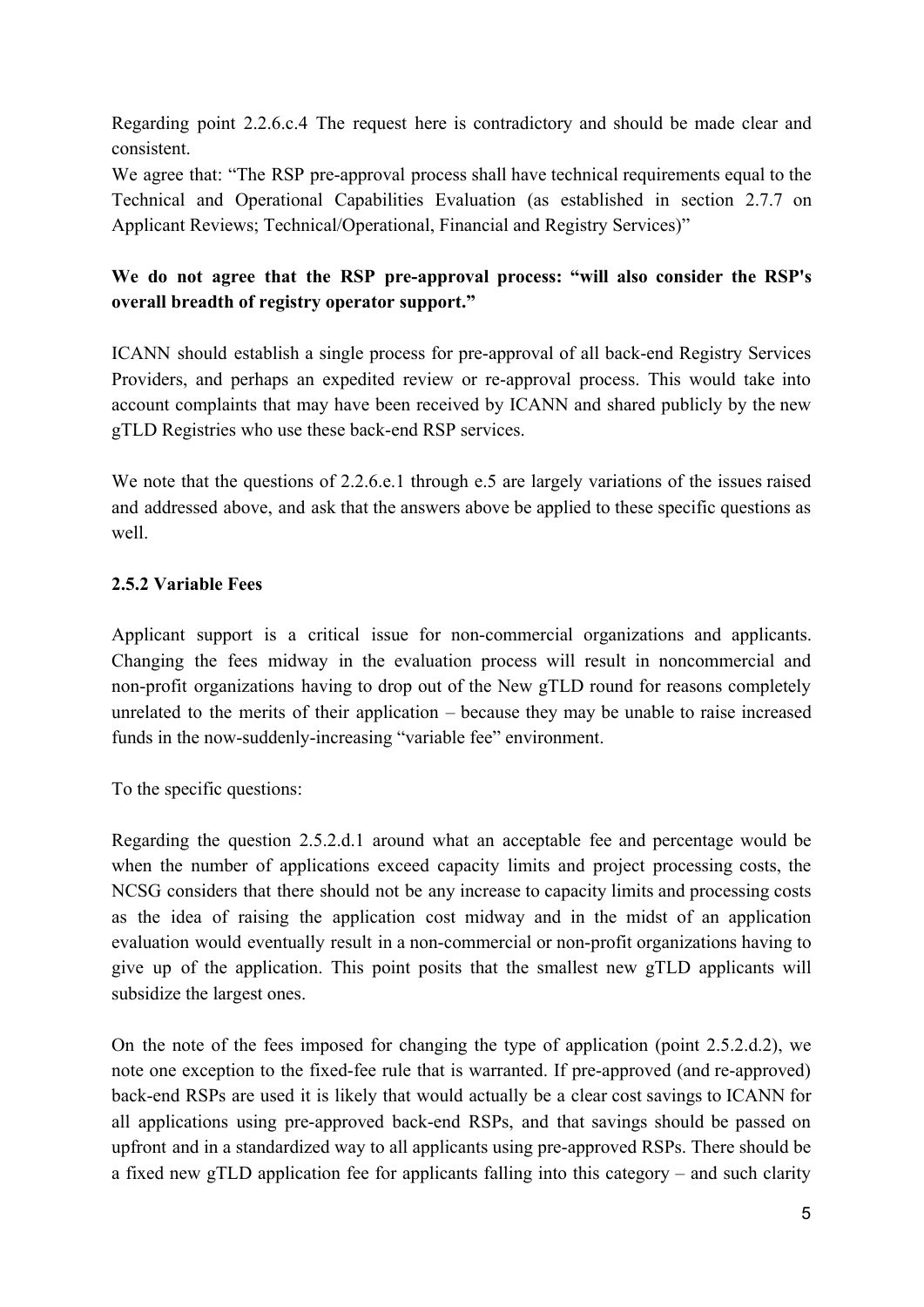and savings will help non-commercial organizations to apply for new gTLDs. Further, this application fee discount, applied to all new gTLD applicants using pre-approved RSPs, seems both fair and equitable.

# **2.5.4 Applicant Support**

The NCSG continues to defend the importance of granting support for applicants from developing countries as a key aspect given the fact that it increases global diversity and reduces the disadvantages that may keep applicants from these regions from participating in the new gTLD program. In that sense, a better advertisement of the Applicant Support Program to these countries or the implementation of an exclusive round for applicants from developing countries would raise awareness and have the potential to result in increasing the number of new gTLD applications.

Regarding the period of application and evaluation, it would be clearer if there were rounds of applications followed by evaluation periods, instead of a single continuous process. Another suggestion would be to announce either via a webinar or an open call for an application tutoring process prior to the submission dates. Also, the effort of having a more extensively publicized Applicant Guidebook directed to developing countries and also translating it to as many languages as possible would help in outreaching to as many prospective applicants as possible, acknowledging that Applicant Guidebook was translated to the UN languages.

The applicants should be given ample time and prior notification as to when a call for new gTLDs is going to be issued.

## **2.6.1 Application Queuing**

We note that this section raises many of the same issues and questions in terms of rounds or first-come, first-served. We trust that those of us who addressed these issues in response to earlier questions will have their answers applied here. Accordingly, our responses will be brief in addressing previously-covered ground.

In regards to how ICANN should implement the process, if there is a first-come, first-served process used after the next application window under point 2.6.1.e.1, we believe there must not be a first-come, first-served process, and the SubPro WG early in this report already said that it favors clear, specific, and designated rounds for new gTLDs.

Concerning point 2.6.1.e.2 around Internationalized Domain Names (IDNs) and/or other types of strings receiving priority in processing, the NCSG believes that the SubPro WG should provide the ICANN Community with this data, rather than seek it at the late date of the Initial Report. Prioritizing IDNs made a big difference in the first round of new gTLDs. It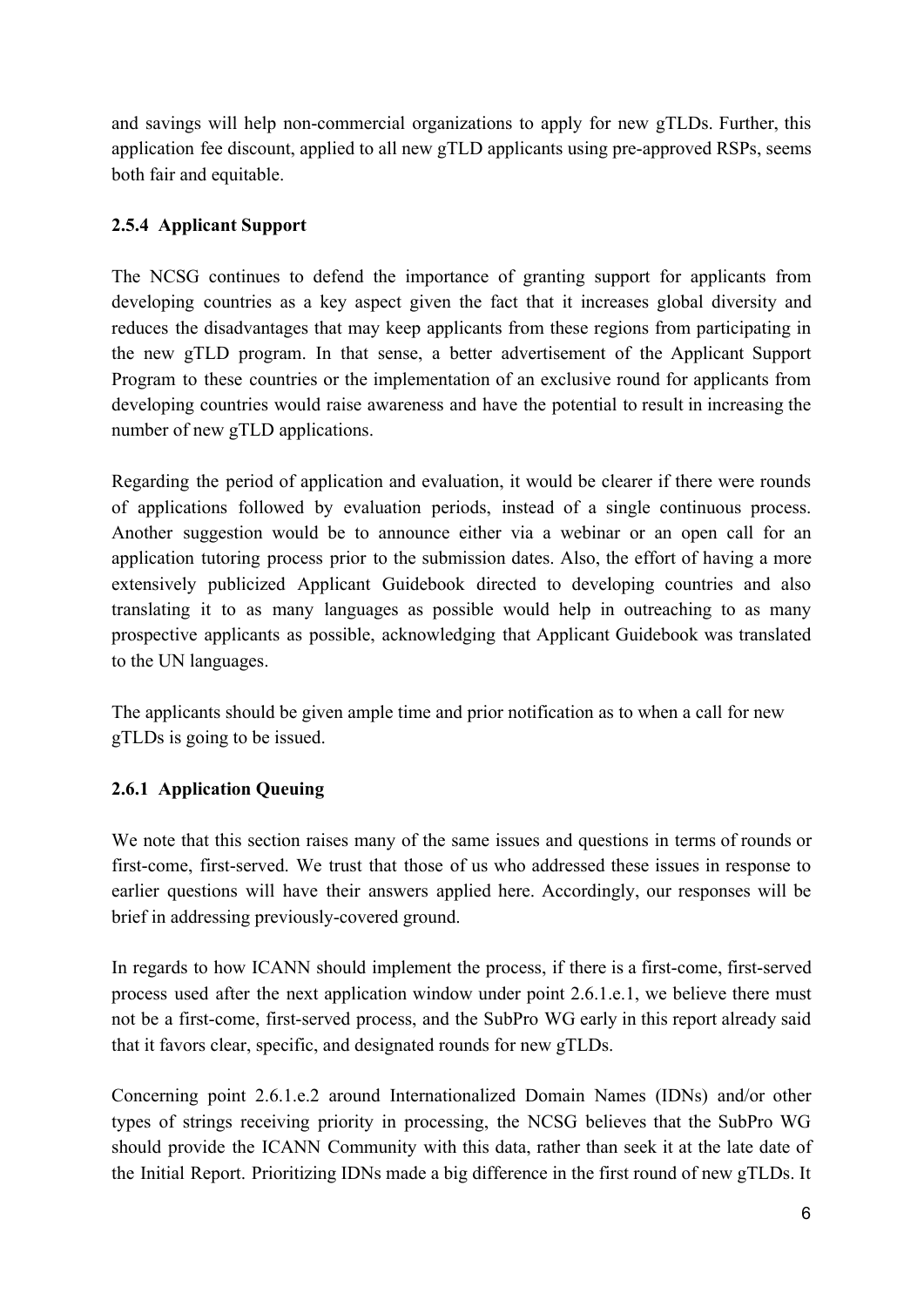led to the processing first of those new gTLD applications which brought diverse new groups and regions into the gTLD system. The first 108 processed new gTLD applications in the round were IDNs, and while some came from well-known DNS participants, the vast majority were from groups and participants largely new to the DNS – and that's exactly what we had been hoping would happen.

IDNs represent the first time in history that a company or organization could register a gTLD in non-Latin/non-ASCII characters, and the first time the world will be able to register domain names in their own script in an IDN generic top level domain (note: ccTLDs did serve as testbeds for IDN rollout, but this round was the first for IDN generic TLDs). Apply they did, in an array of IDN gTLDs in Mandarin Chinese, and also in Arabic, and Russian, among others.

With regards to question 2.6.1.e.3 the NCSG does not agree with the idea of reintroducing first-come, first-served processing when the SubPro WG and the Community have already recommended and agreed on the support for applications in rounds. On the note of prioritization on processing certain types of applications, present in question 2.6.1.e.4, present in the first round, only IDNs should be prioritized. However, we have no objections to allowing an applicant to choose which among their applications, they would like to receive their lowest priority number.

\*\*\*

### **WT2 - Legal, Regulatory and Contractual Requirements**

#### **2.3.2 Global Public Interest**

No one, on the face of it, could oppose the "global public interest," however, the most outrageous and highly non-public-interested material has been shoved into this category and must be extricated immediately. We are concerned that the SubPro WG has not yet narrowed the label to that which is truly an issue of global public interest so and offer the following discussions as a guide -- there are many more abuses and problems buried in existing New gTLD applications.

Voluntary PICs should absolutely be barred from the New gTLD process as something that circumvents the bottom-up consensus process and creates a constant incentive to force ICANN outside its scope and mission. They have allowed New gTLD Registries to throw "the kitchen sink" into their applications, including the absurdity of: (a) Content Regulation (outside the scope of ICANN's mission and mandate); (b) Additional Trademark Protections (above and beyond the many rights protections mechanisms created for the New gTLD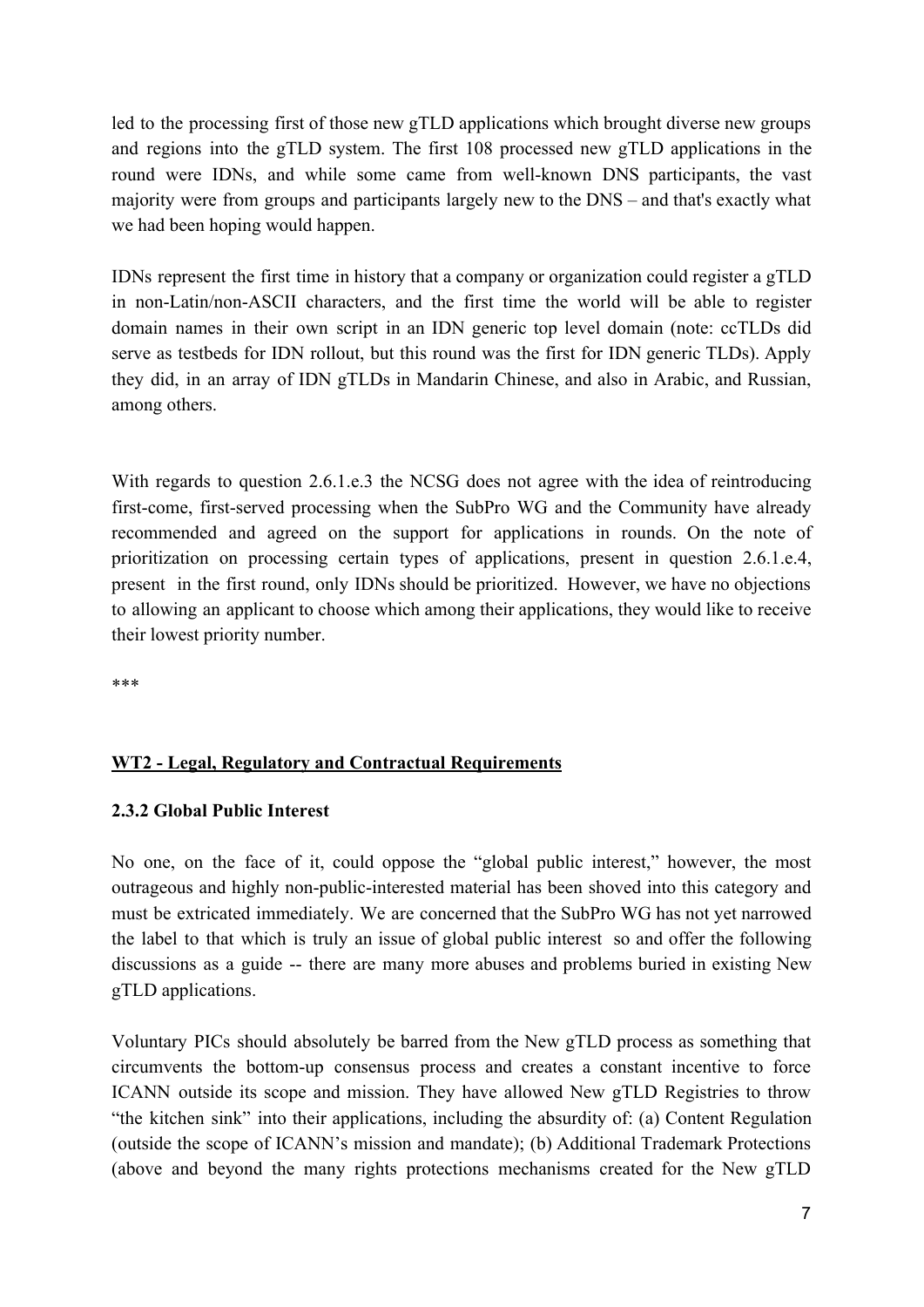program via the community process); (c) banning of proxy and privacy services -- although they are fully part of the consensus policy process and provide critical privacy protection for individuals and noncommercial organizations; (d) Deletions of domain names entirely without due process; and (e) Work with law enforcement outside of law and due process.

The Mandatory PICs, however, may be expanded with a place to *narrowly and specifically* add a few items if so required as a narrowly-tailored compromise with the GAC, the Board or the Community to settle an application that has been otherwise blocked from moving forward (e.g., the highly-regulated industries pointed out in dozens of GAC Early Warnings, and to which substantive changes to the New gTLD were part of the compromise to move these applications forward). Note: such PICs would not then be "voluntary." Thus, to the questions: 2.1.2.e.1 - Only Mandatory PICs and settlements with GAC, Board and Community. 2.3.2.c.3, 2.3.2.c.4, 2.3.2.e.5 - No Voluntary PICs -- for the reasons set out above.

**\*\*\***

#### **Work Track 3 - String Contention Objections and Disputes**

#### **2.3.3 Applicant Freedom of Expression**

Principle G *From 2007 Final Report of ICANN's New gTLD Policy: "The string evaluation process must not infringe the applicant's freedom of expression rights that are protected under internationally recognized principles of law."*

The goal of protecting applicants' freedom of expression rights in the TLD process and settled by the Final Report on new gTLDs must continue with special attention given to how the GAC's Advice, Community processes and the reserved names processes have impacted this goal. ICANN committed to protecting human rights in its most recent legal bylaws update, including protection for freedom expression, which is enshrined Article 19 in the Universal Declaration of Human Rights<sup>3</sup> (among other international and national legal instruments). Given ICANN's unique nature as the guardian of Internet's domain name system, the world's most critical communications tool, ICANN has a heightened duty to ensure its policies do not violate long standing and internationally recognized freedom of expression principles.

Internet domain names are ultimately speech, a shared meaning of words that are used to locate information of a diverse array of topics. Courts of law throughout the world have held that domain names are protected speech. As such freedom of expression rights are a very

<sup>3</sup> UDHR Article 19: "Everyone has the right to freedom of opinion and expression; this right includes freedom to hold opinions without interference and to seek, receive and impart information and ideas through any media and regardless of frontiers."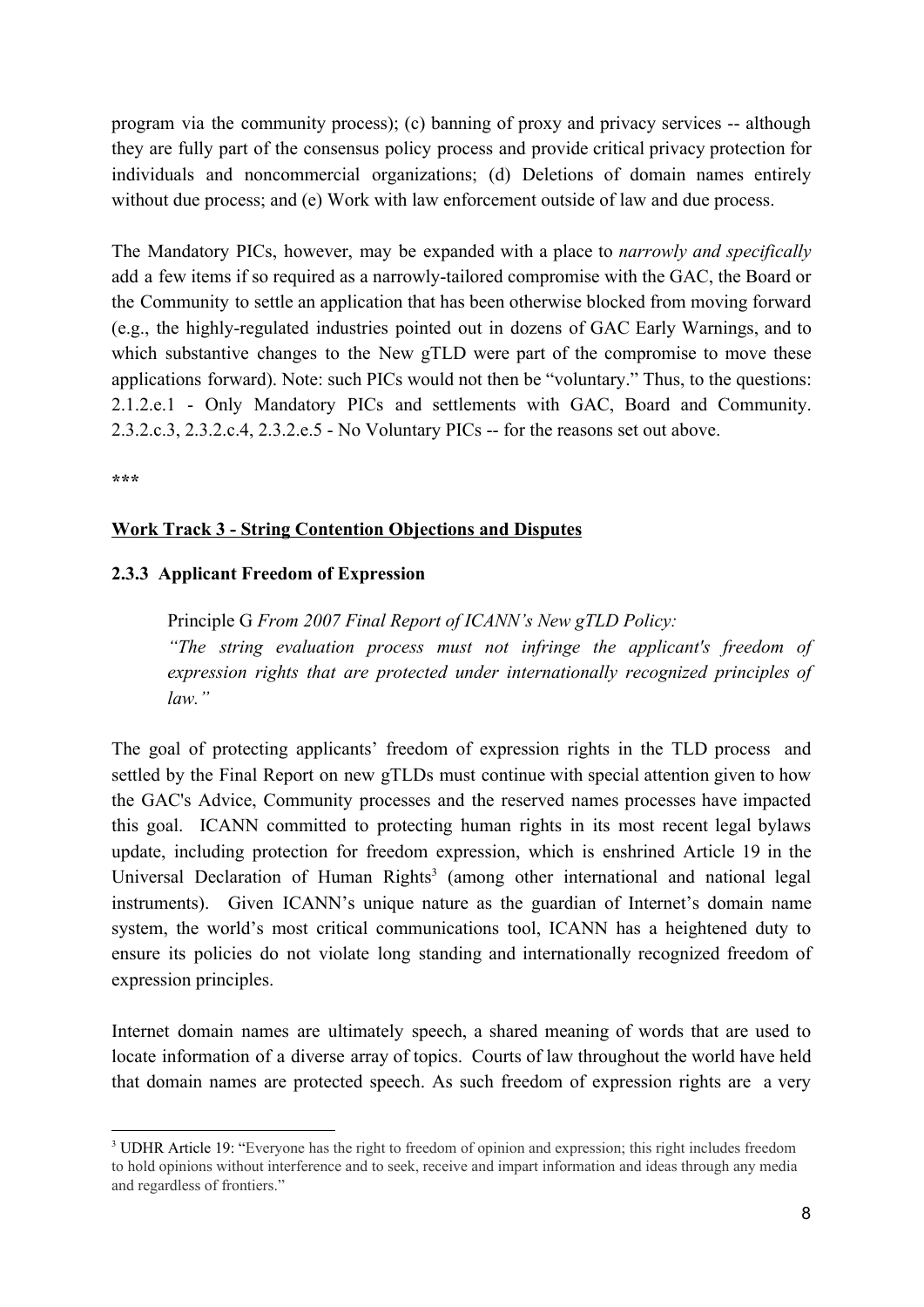transversal subject and impact many different gTLD policy issues, accordingly, NCSG views on this specific subject are further elaborated in our comments related to other items of the Working Group initial report such as the comment paragraph on GAC Objections and community processes. Having said that, it is important to note that NCSG considers that Freedom of Expression rights should be fully implemented and dispute resolution providers and staff facilitators should be instructed to respect applicant's freedom of expression rights as promised by Principle G of ICANN's New GTLD Policy. GAC Advice, community processes, and brand privileges can infringe free expression so care must be taken to ensure free expression principles are not subjugated to GAC advice or these other processes - as elaborated further here within

Dispute resolution providers, ICANN staff, and other process facilitators should be given the same guidance to ensure the protection for freedom of expression as they have been given to ensure the protection of other legal rights such as intellectual property in the New gTLD Program. Civil society experts on free expression should be included in the development of such materials in order to ensure that the freedom of expression rights promised in Principle G are finally and equally protected in the implementation of the policy. DSPs should be explicitly instructed to consider the applicant's freedom of expression rights in their evaluations of the rights and issues at play. Full explanations of legal rights such as free expression, fair use, fair dealing, etc. should be included in the materials to assist facilitators in the protection of this important interest. The fundamental right to criticize power is built into ICANN's New gTLD Policy via Principle G, but the omission of any instructions or guidance to DSPs or within ICANN's internal processes has rendered it entirely toothless and pure window dressing.

## **2.7.4. String Similarity**

Concerning String Confusion Objections, as highlighted in NCSG's contribution to the Community Comment 2 (CC2) questionnaire: *"String evaluation should be consistent and effective in avoiding confusion and loss of confidence in the DNS with the eventual delegation of strings similar to existing TLDs or reserved names. Therefore the adoption of efficient and fair resolution mechanisms is key. Last but not least, there should be longer periods for applicants to submit String Confusion Objections based on the String Similarity Review given the possibility of receiving delayed reviews caused by unique factors such as the high volume of unique strings".*

Recommendation 2 states that *Strings must not be confusingly similar to an existing top-level domain*, and such understanding applies both to existing top-level domains and reserved strings. It is also important to note that the AGB perceives similar strings as the ones who present the possibility of user confusion in case more than one of the strings is delegated into the root zone.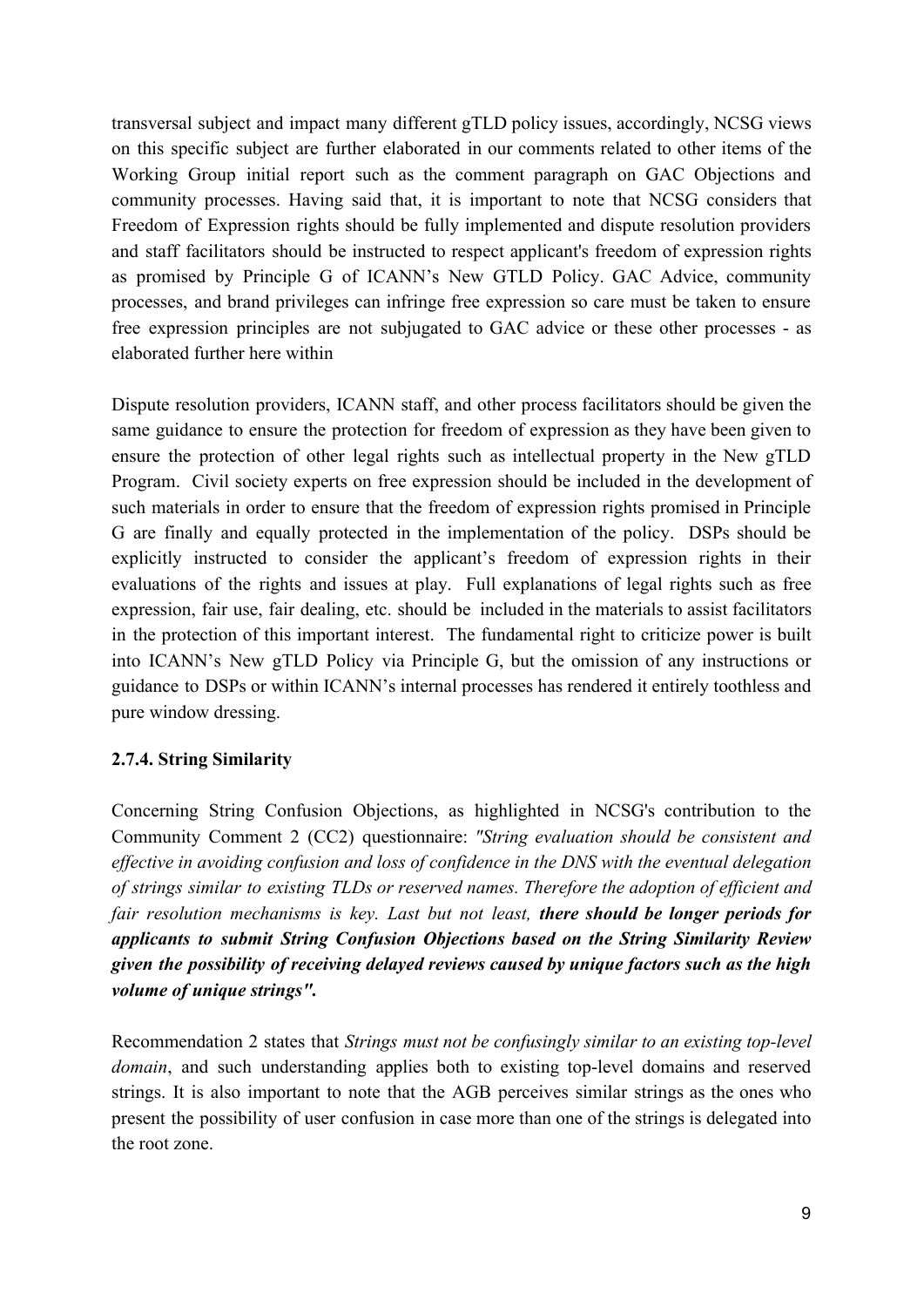Discussions on types of string similarity that we might need to push back on is of high importance to NCSG, given that consumer "confusion" is presumed when the prohibition of plurals and singulars of the same word<sup>4</sup> in the same script are discussed with regards to preliminary recommendations. Thus NCSG would like to make the case that this presumption not be the baseline for a decision regarding plurals and singulars and for further mechanisms to be introduced in order to guarantee fairness in due process.

## **2.8.1. Objections**

NCSG agrees that GAC Advice on objections must include a clearly articulated rationale, including the national or international law upon which it must be based. NCSG also agrees that future GAC Advice, and Board action thereupon, for categories of gTLDs must be issued *prior* to the finalization of the next Applicant Guidebook. Any GAC Advice issued after the application period has begun must apply to individual strings only, based on the merits and details of the application, not on groups or classes of applications. Special care must be taken to ensure that ICANN's decision to follow GAC Advice would not infringe an applicant's freedom of expression rights, which are explicitly protected in ICANN's New gTLD Policy, its legal bylaws, and international legal treaties. ICANN should refrain from taking sides in political disputes and should reform the policy to prevent governments from using the gTLD objection process as a handy means to control or eliminate certain speech in the Internet's domain name system.

The GAC Early Warning System could use a number of important improvements in the next round. The application process should define a specific time period during which GAC Early Warnings can be issued and require that the government(s) issuing such warning(s) include both a written rationale with a legal basis and specific reasonable action requested of the applicant. The applicant should have an opportunity to engage in direct dialogue in response to such warning and amend the application during a specified time period. The public and ICANN Community should be given notice of these proposed modifications-- and the opportunity to comment to agree, disagree, or modify such proposals. Nothing should be bilateral or done in secret; all modifications to the gTLD applications must be done openly and publicly with the opportunity to review, comment, and contest.

Otherwise we will find ourselves again facing a series of "kitchen sink" voluntary Public Interest Commitments where, not only does an applicant address the narrow concerns voiced by a Government in an Early Warning, but the applicant throws in completely unmerited intellectual property and law enforcement (thus violating due process, legal limits of

<sup>4</sup> Recommendation 2.7.4.c.1.1 of the initial report: Prohibiting plurals and singulars of the same word within the same language/script in order to reduce the risk of consumer confusion. For example, the TLDs .CAR and .CARS could not both be delegated because they would be considered confusingly similar.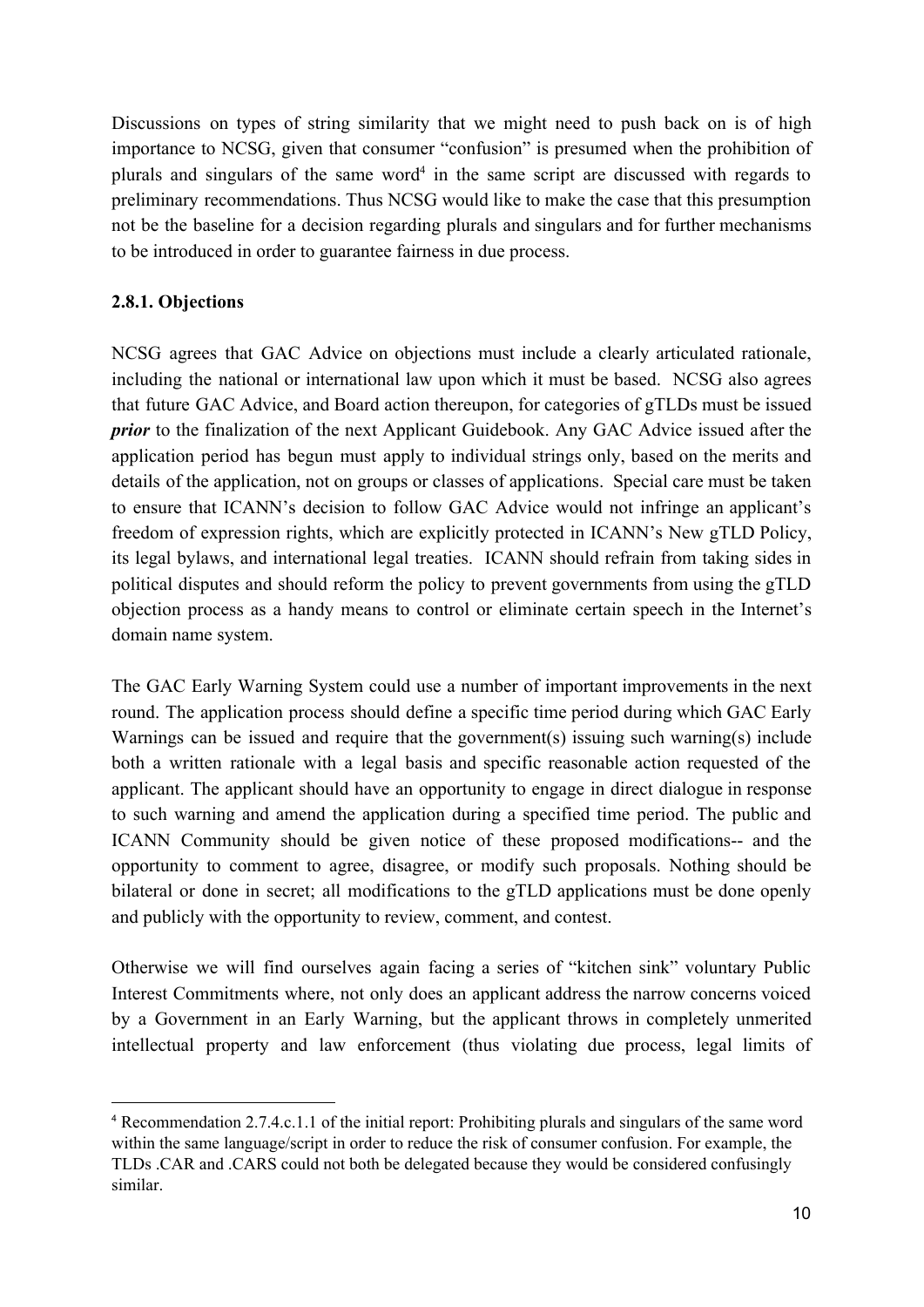intellectual property protection, and giving utterly undeserved handouts to various ICANN Stakeholders).

On the grounds of GAC's role and the weight of its advice we offer the following comments:

- a.  $2.8.1.d.4$  => Public Interest Commitments must be very narrowly-tailored to the specific government concern voiced in the Early Warning and must be shared with the public for notice, comment, critique, and revision. This must not be a two-party negotiated change between the applicant and government when issues of due process, content, intellectual property, free expression, and other legal rights are involved.
- b. 2.8.1.e.1  $\Rightarrow$  NCSG Agrees that Section 3.1 of the AGB creates a "veto right" for the GAC to any new gTLD application or string and that such "veto right" is inappropriate as a matter of law and policy and should be reformed to take into account other legitimate interests.
- c. 2.8.1.e.2  $\Rightarrow$  NCSG agrees that there is no longer the need to extend the GAC Advice the same weight in light of the recent changes to the ICANN Bylaws with respect to the Board's consideration of GAC Advice.
- d. 2.8.1.e.3⇒ Yes, the presumption of that a "string will not proceed" severely limits the ability to facilitate a solution that both accepts GAC Advice and does not unfairly prejudice other legitimate interests. The presumption creates both the means and the incentive for governments to demand unfair extractions from applicants who have zero leverage against inappropriate demands.

# Role of the Independent Objector

The Independent Objector was created with a good intention of to act solely "in the best interests of global Internet users" and "lodge objections" in appropriate cases "where no other objection has been filed." The Independent Objector can file objections based on:

- Limited Public Interest when the applied-for gTLD string violates generally accepted legal norms of morality and public order recognized under principles of international law, and
- Community objections when there is substantial opposition to the gTLD application from a significant portion of the community that the gTLD string is targeting.

As for the Role of the Independent Objector, the role should be eliminated (or at the very least, significantly reduced) as it does not hold a successful track record in the overall process and is quite expensive to maintain. It would probably help if ICANN Staff did not engage someone completely foreign from the ICANN Community and its issues, and if ICANN Legal provided more guidance and communication (not on the special issues that would be involved in an Independent Objector's filing, but in answering questions the IO might have about ICANN rules, contracts, history and DNS terms). Furthermore, there must be complete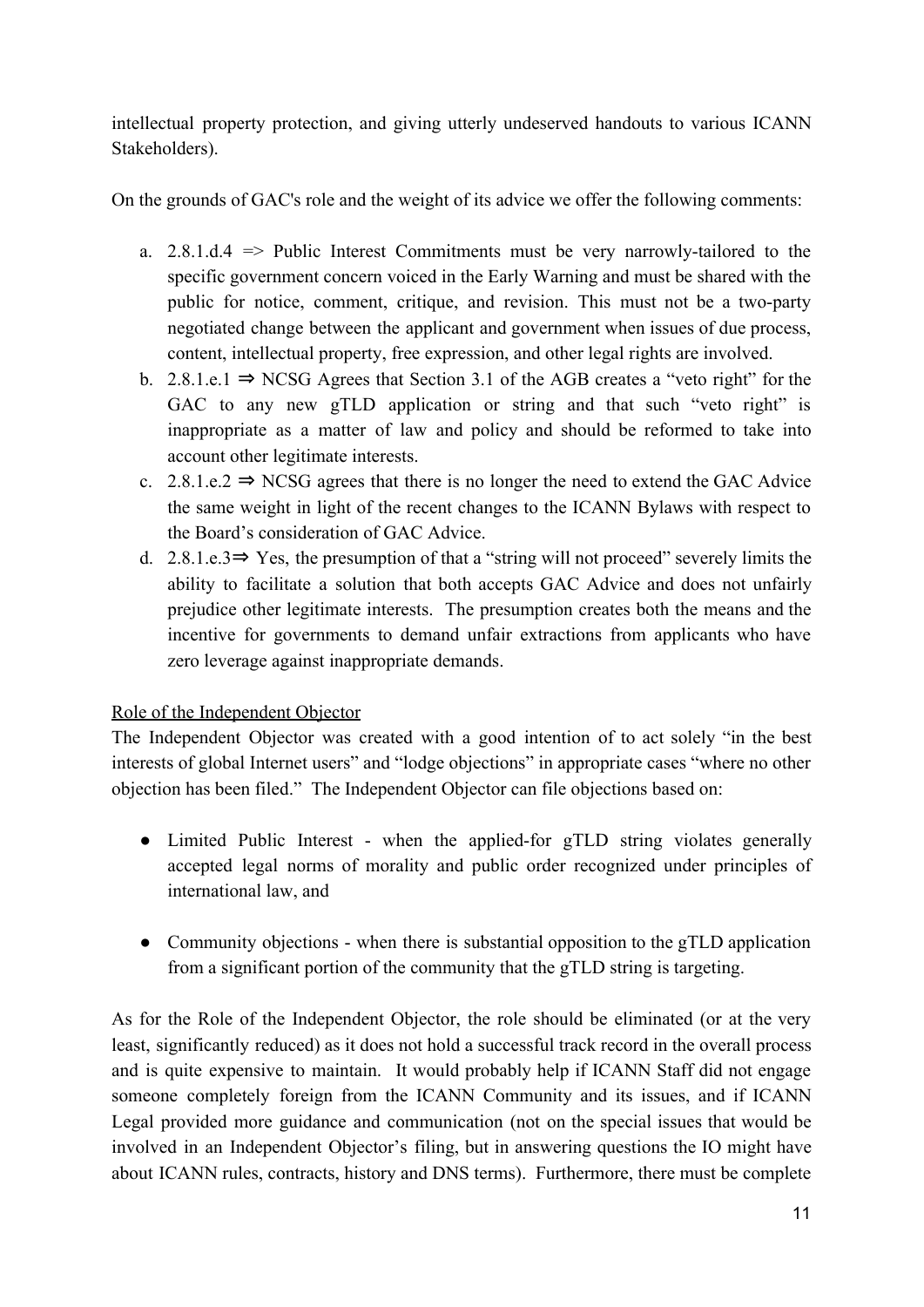transparency of the actions of any IO and any proceedings conducted by the IO. The IO should not be able to make an objection to a gTLD unless there has been an official and publicly documented request to the IO from at least one party harmed before the IO may consider making that objection (should the IO role continue).

In light of these general comments, we offer the following input to specific questions:

2.8.1.e.7 - Given the significant cost of the Independent Objector, we see no reason to have multiple ones (unless there is an actual conflict of interest, where the Independent Objector has an interest in the outcome of the proceeding.

2.8.1.e.8 *Some members of the ICANN community believe that some objections were filed with the specific intent to delay the processing of applications for a particular string. Do you believe this to be the case?* Yes, we need to build safeguards into the objection process that protect against potential gaming and other manipulations of the process that lead to unfair and unintended results. The working group should spend time before the next version of the report considering appropriate mechanisms that will discourage gaming of the objection process.

2.8.1.e.9 - A "quick look" mechanism is a critical component to ensuring that frivolous objections do not backlog the system, consume limited resources, and unfairly keep a gTLD on hold. The mechanism is a critical accountability mechanism that ensure fairness in the overall process. All objections should be first evaluated by a "quick look" mechanism to ensure that it is appropriate for the objection to go forward and is not filed frivolously, without merit, or a vexatious litigation tactic.

2.8.1.e.10 *ICANN agreed to fund any objections filed by the ALAC in the 2012 round. Should this continue to be the case moving forward?* No. It is not recommended that any groups be provided special rights and privileges to interject in the objection process unless they have been found to have legitimate legal standing in the dispute at issue. Otherwise, the policy can incentivize gaming and the invitation from gTLD competitors offering rewards to groups who agree to object on their behalf.

2.8.1.e.11 *Should applicants have the opportunity to take remediation measures in response to objections about the application under certain circumstances?* Yes, it would be fair to allow applicants to make corrections and adjustments to their applications in order to address the concerns raised in an objection. However such revisions must be done publicly such that other impacted parties have a right to comment on the proposed amendment. A policy allowing such amendments ensures that large investments and manpower hours will not be entirely lost, when a simple amendment that satisfies concerns raised would allow an otherwise undisputed gTLD to go forward.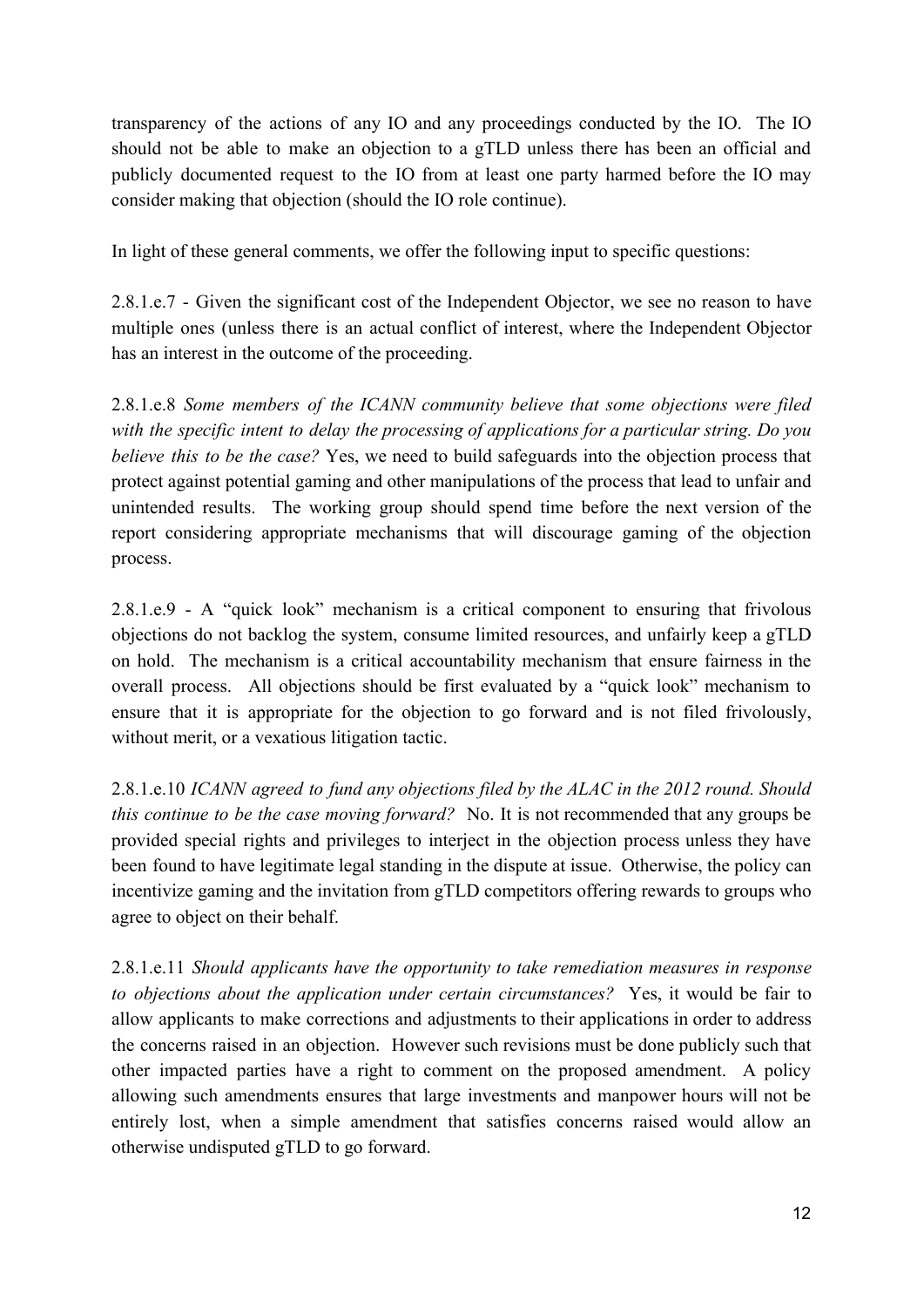### **Community Objections**

2.8.1.e.13 *In 2012, some applicants for community TLDs were also objectors to other applications by other parties for the same strings.* Should the same entity be allowed to apply for a TLD as community and also file a Community Objection for the same string? *If so, why? If not, why not?*

The practice of filing for a community TLD and filing a community objection for the same string is an inappropriate form of "double-dipping" that should be discouraged in the next round as it encourages wealthy objectors to file multiple actions for the same goal and overwhelm a competitor with ICANN objection processes. The issue of community should be properly adjudicated in a single forum that applies to all claimants equally.

2.8.1.e.14 *Many Work Track members and commenters believe that the costs involved in filing Community Objections were unpredictable and too high. What can be done to lower the fees and make them more predictable while at the same time ensuring that the evaluations are both fair and comprehensive?* We look forward to seeing the SubPro WG's suggestions in Initial Report-2 so that the NCSG, and others in the Community, have a basis for review and response. For this evaluation, we would suggest that: a) the arbitrator forums might want to provide some education and DNS background for their arbitrators before bringing them into Objection proceedings. Such a process -- especially if it would done upfront for the pool of possible arbitrators, and before any specific objection were brought, might help shorten the learning curve each arbitrator must face in reviewing New gTLD Objections.

2.8.1.e.15 *In the Work Track, there as a proposal to allow those filing a Community Objection to specify Public Interest Commitments (PICs) they want to apply to the string. If the objector prevails, these PICs become mandatory for any applicant that wins the contention set. What is your view of this proposal?* NCSG respectfully submits that this is a terrible idea. There is no boundary, definition or reasonable delimitation of what Public Interest Commitments can be submitted -- and so these may not be "public interest" commitments at all, but private, self-serving commitments forced on an applicant by an objector and utterly unreasonable, unfair to the rest of the Community, in violation of traditional norms and traditional due process protections (see NCSG objections to voluntary PICs generally). it also utterly changed the Community Objection into a "strong arm" tactic to get things that no Community Objection would provide. The proposal also utterly defies what a Community Objection is -- namely, a proceeding when "there is substantial opposition to the gTLD application from a significant portion of the community to which the gTLD string may be explicitly or implicitly targeted." (Module 3, Applicant Guidebook) The Objector must show a) it represents a clearly delineated community, and b) that opposition in the Community to the application is substantial, and that there is a strong association between the community and the applied-for gtLD string, and d) the application creates a likelihood of material detriment to the rights or legitimate interest so a significant portion of the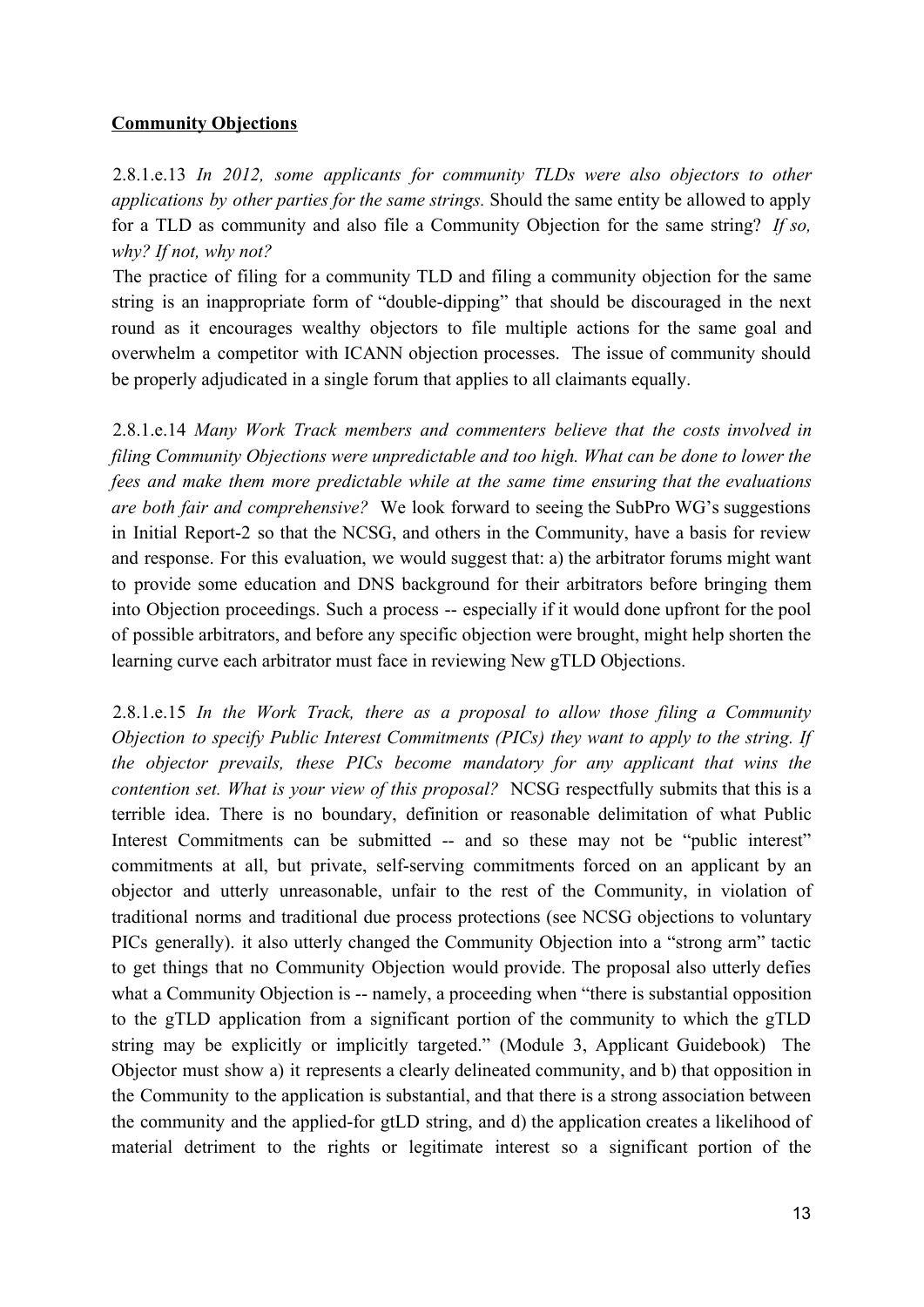community to which the string may be explicitly or implicitly targeted. If the Objector wins, the applicant must withdraw their application.

NCSG notes that absolutely nothing in the current rules prevents the Applicant working with the Objector to modify the application to accommodate the interests and concerns of the objecting Community. However, under the current system, when such a modification happens, it must be a) filed with ICANN, b) made public to the ICANN Community as a modification to a pending gTLD application, and c) subject to notice, review and comment. It's a checks and balances process, with the Community at the helm, rather than a private negotiation to which to many private deals may be given. We urge this suggestion be rejected as worse than the current system.

## **2.8.2 Accountability Mechanisms & Post-Delegation Dispute Resolution Procedures**

NCSG submits that the SubPro WG must take into consideration the work and recommendations issued by the Cross-community Working Group on enhancing ICANN's Accountability in any revision or drafting of these new types of New gTLD application appeal and accountability mechanisms. It is important to note that in the previous round all ICANN standard accountability mechanisms were inundated with New gTLD applicants who wanted their denial reevaluated for one reason or another. ICANN's capacity to handle such claims was stretched and other types of accountability issues could not be dealt with due to the heightened burden from the gTLD program. Nor were ICANN's existing accountability mechanisms designed with this specific purpose in mind and as a result are ill-equipped to handle such complaints or the volume of them. Bearing that in mind, developing accountability mechanisms and/or a reconsideration process that is specific to the needs and requirements of the NGTLD program would be a significant improvement

In the next Report, NCSG looks forward to reviewing what the SubPro WG proposes for its "limited appeals mechanisms" and how such a mechanism will not effectively operate as an unbounded appeals mechanisms for those with very deep pockets to challenge until a less-well-funded objector must withdraw.

# **2.9 Deliberations and Recommendations: String Contention Resolution 2.9.1 Community Applications**

In NCSG's view, the definition of "Community" should be narrowly defined and not awarded automatic "priority" over other legitimate interests. NCSG believes it is unfair to award automatic priority to any single group, especially in a situation such as here where there is little agreement on which interests and values should be prioritized over others, and such determinations inevitably lead to arbitrary and contradictory decisions. Accordingly, the definition of "community" for these purposes should be properly narrowed to "marginalized"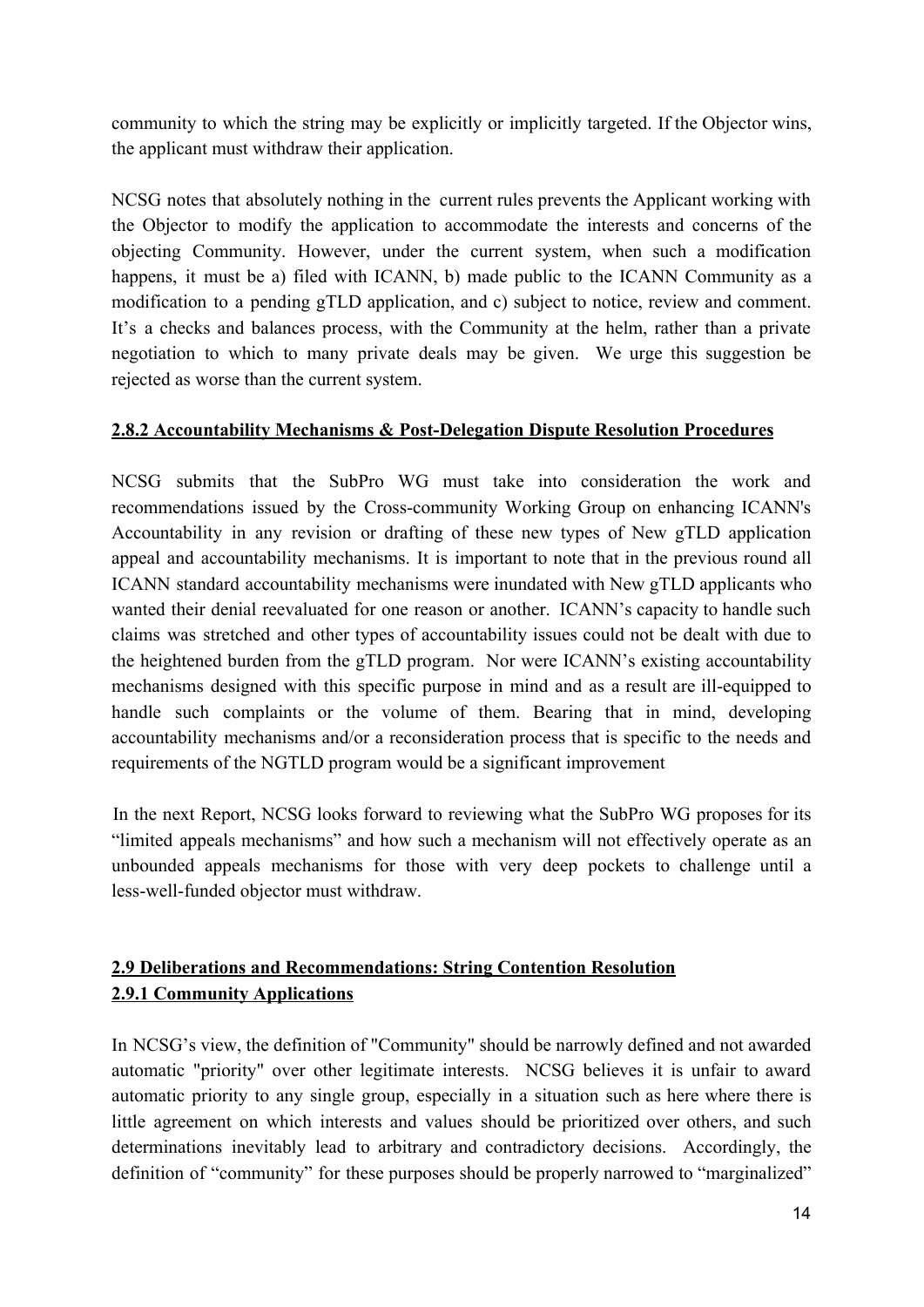interests, non-commercial interests, and those who can show a legitimate need for special assistance in the application process. The group should consider alternative "awards" for being considered a "community" such as financial or technical support as the type of assistance provided. An award of automatic prioritization of a fuzzy concept is a rather blunt instrument that has led to widespread disappointment with the outcome of the "community" process. NCSG recommends that there should be a balancing of all legitimate interests in the gTLD process, rather than auto deference to any group, including "communities".

We believe that the Community Priority Evaluation and the Panel must be more transparent in its activities and decision making processes as there have been significant doubts and uncertainties regarding the Panel's decision making process and widespread dissatisfaction with the results by the community-based applicants and their competitors in the last round.

We are also concerned about the impact on freedom of expression rights created by the "community" application process. It is important for evaluators to take into account that people have a legal right to identify themselves in ways of their own choosing. Resultingly we caution against maintaining a community-based policy that devolves into a "beauty contest" between applicants and burdens ICANN with having to make arbitrary decisions that privilege one group over another in the domain name system.

# **Additional Sections of the SubPro WG Initial Report on which NCSG Provides Additional Comments, Discussion and Concern**

## **2.7.7 Applicant Reviews: Technical & Operational, Financial and Registry Services**

2.7.7.c.12: On Page 144, under "For Financial Evaluation," in 2.7.7.c.12, assessing applicant's proposed business models and financial strength, the SubPro WG proposed:

*d. "If any of the following conditions are met, an applicant should be allowed to self-certify that it has the financial means to support its proposed business model associated with the TLD:*

*\* \* \**

"ii. If the applicant and/or its Officer are bound by law in its jurisdiction to represent its financials accurately."

This makes no sense. Regardless of local law, the applicant has an obligation to prove to the ICANN evaluators that it has the wherewithal to ensure long-term survivability of the registry. Nothing less is fair to the registrants (potentially millions of them) who may come to register within the registry. Just because a jurisdiction may have laws to represent its financials to its own government officials accurately does not mean that these laws and regulations automatically extend to a private entity such as ICANN.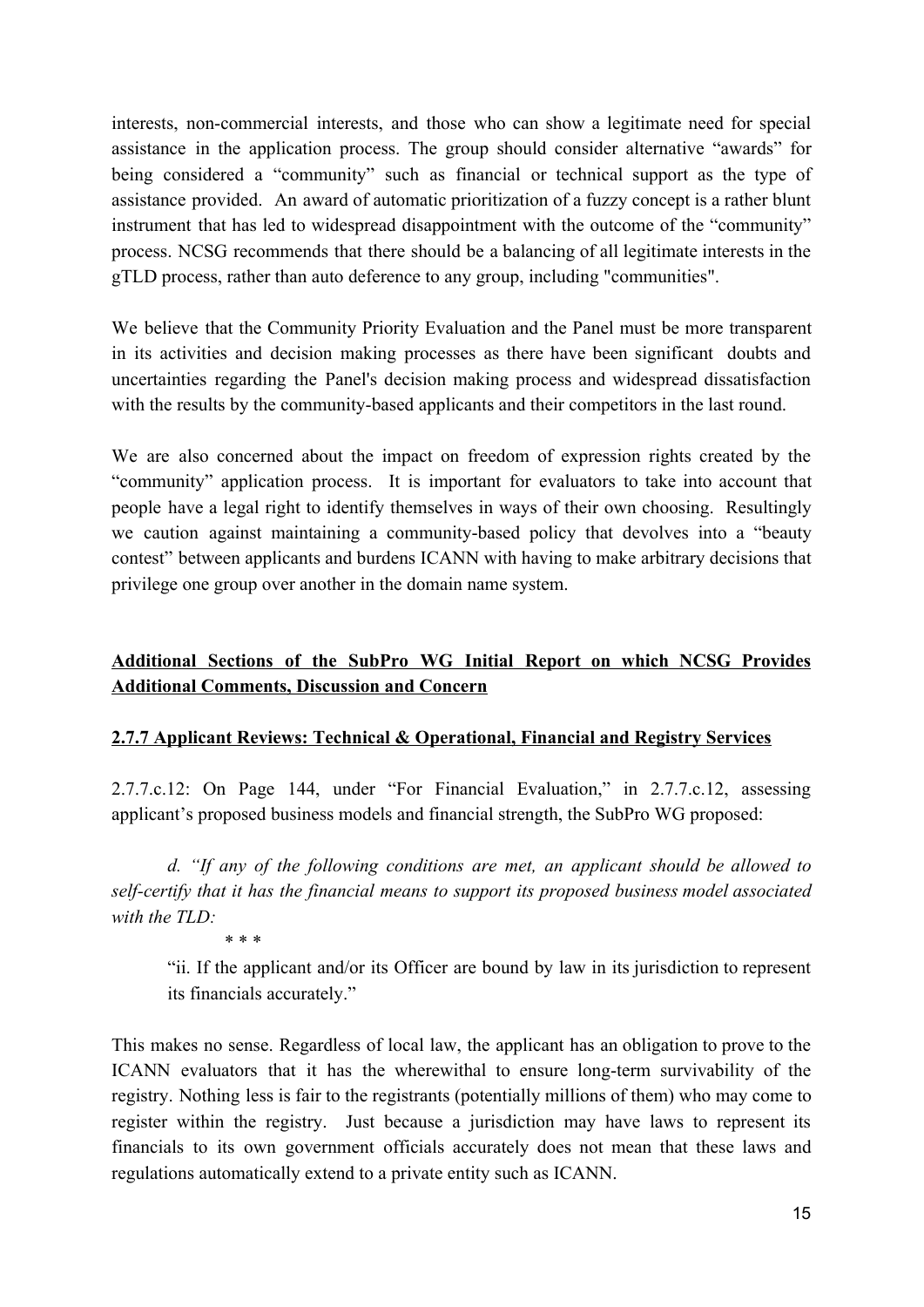Further, it's unfair to waive these showings by the largest companies and require them by the smallest. That's an unequal playing field with costs of application (under the rules as Subpro WG proposes them here) becoming much higher for new entrants, smaller entrants, and entrants from the Global South -- and dramatically lower costs (and higher assumptions of good faith) from applicants in the US and Europe. These proposed rules are unfair.

2.7.7.c.15 -- in this section, non-technical submissions are buried amidst technical language and must be removed. At the outset, this section is about an applicant's proof of technical, operational and financial readiness to offer a New gTLD in a stable and secure manner on the Internet. That does not mean that the applicant has any right to extend any form of content control and excessive intellectual property protection into its evaluation and registry agreement -- and that's exactly what SubPro WG has buried in this section.

This is a massive debate and concern that the SubPro WG has the obligation to flag and discuss in a clear and meaningful way. The Globally Protect Marks List is viewed by NCSG and many others in the ICANN Community as a bastardization of the Policy Development Process. The NCSG -- and the GNSO -- and the ICANN Board flatly rejected the proposal of the Intellectual Property Constituency that certain strings be considered so sacred that they would protected across all New gTLDs regardless of the meaning and context of that gTLD. We rejected that idea as an ICANN Community because it is completely inconsistent with trademark law as we know it. Fox Media does not own the word "fox," Orange Telecom does not own the color or fruit of "orange," and McDonalds Corporation does not own the popular last name of McDonalds.

That a few registries were able to slip in these widely-disputed and highly-controversial proposals via the Voluntary Public Interest Commitments and later the RSEP technical modification process does not make them technical, financial or operational commitments in any way, shape or form. These are in fact clear violations of the ICANN Bylaws and the limits that ICANN set to itself and the Community when it entered the transition from US government control.

Accordingly, NO, 2.7.7.c.17 must not include the GPML in its list of "additional registry service that are critical to the operation and business plan of the registry." And these highly controversial, much maligned, previously approved registry service MUST BE CLEARLY FLAGGED IN THE NEXT ROUND OF INITIAL REPORTS AND DEBATED FOR WHAT IT IS -- a violation of the Multistakeholder Process and the Policy Development Process we all agreed to.

But given the lack of any policy development process in this area, the lack of any clarity (even the absence of explaining the GPML acronym and its controversy) to the Community in this Initial Report, and the huge controversy surrounding this intellectual property issue,